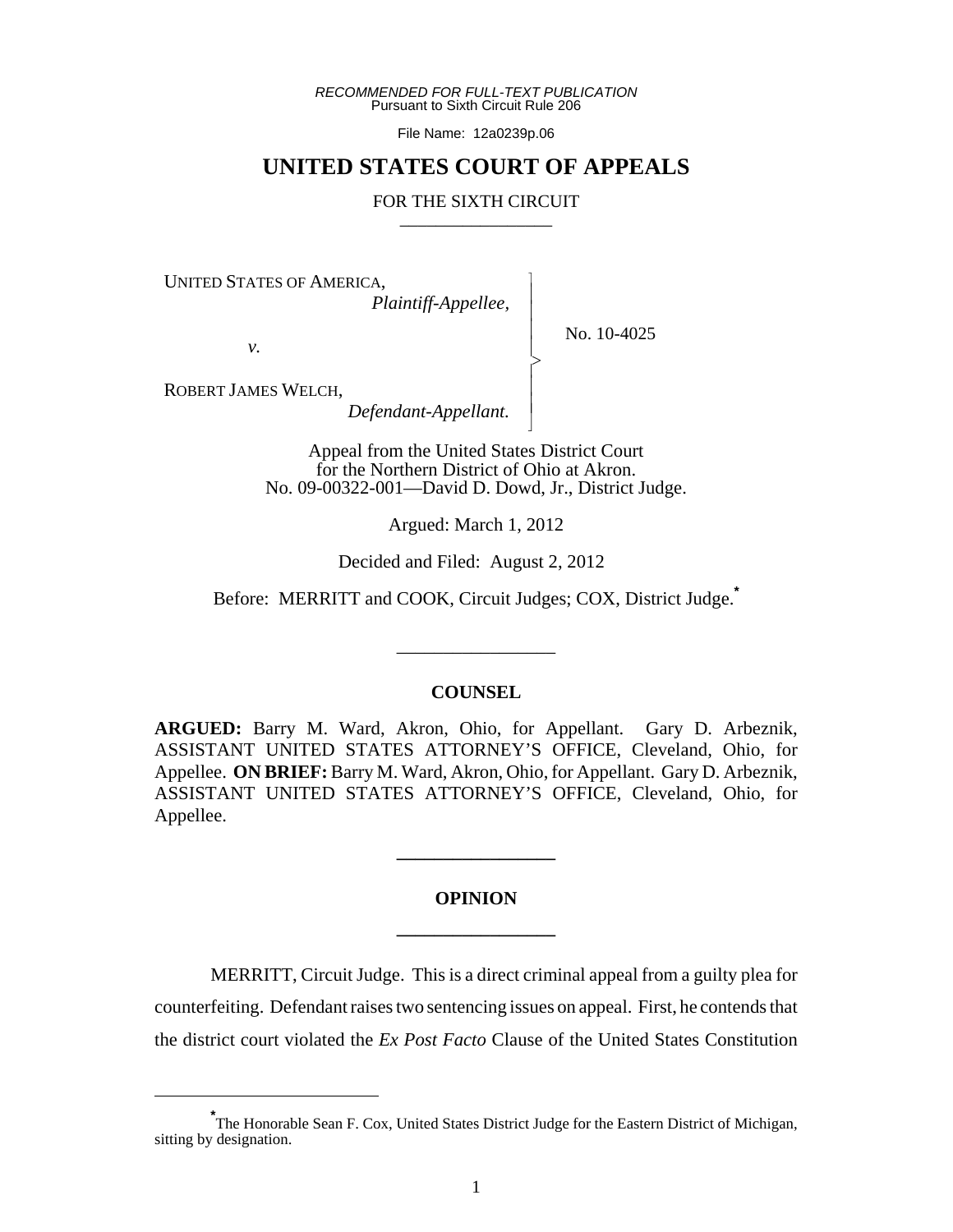when it calculated his offense level by relying on an amendment to U.S.S.G. § 2B5.1 that became effective between the time of his illegal conduct and his sentencing date, thereby impermissibly subjecting him to a harsher sentence than he would have been subject to at the time of the illegal conduct. Second, defendant contends that the district court erred by not ordering his federal sentence to run concurrently with his undischarged Arizona state sentence in contravention of U.S.S.G. § 5G1.3(b). Because we agree that the district court violated the *Ex Post Facto* Clause of the Constitution by relying on an amendment to the Sentencing Guidelines that was not in effect at the time of Welch's illegal conduct and that subjected him to a harsher sentence, we remand for resentencing.

**I.**

The facts of the counterfeiting are not in dispute. Welch was charged with counterfeiting after bleaching genuine, small denomination federal reserve notes and then printing a higher denomination on the bleached, genuine notes. Indictment at 2. Specifically, the indictment alleges that between February 14, 2009, and June 10, 2009, Welch and his wife took genuine \$5 notes, cooked them in a microwave, scrubbed the ink off with bleach and used a copier to counterfeit \$50 and \$100 notes by printing the higher denominations onto genuine currency paper. Although counterfeit notes were passed in Ohio, Welch then traveled to Arizona where he was arrested on June 22, 2009. He was convicted of five counts of forgery in Maricopa County (Arizona) Superior Court on February 19, 2010, for counterfeiting conduct in that state and sentenced to five years on each count, to run concurrently with a sentence imposed in the same court for a separate drug offense. Defendant was arraigned on March 30, 2010, in federal court on the Ohio counterfeiting charges. He pleaded guilty without a plea agreement to four violations of counterfeiting, including one count of conspiracy to manufacture and pass counterfeit obligations or securities with intent to defraud the United States in violation of 18 U.S.C. § 371 (Count I) and three counts of falsely making, forging, counterfeiting or altering, as well as passing, obligations or securities of the United States with intent to defraud in violation of 18 U.S.C. §§ 471 and 472 (Counts 2, 3 and 4). Welch was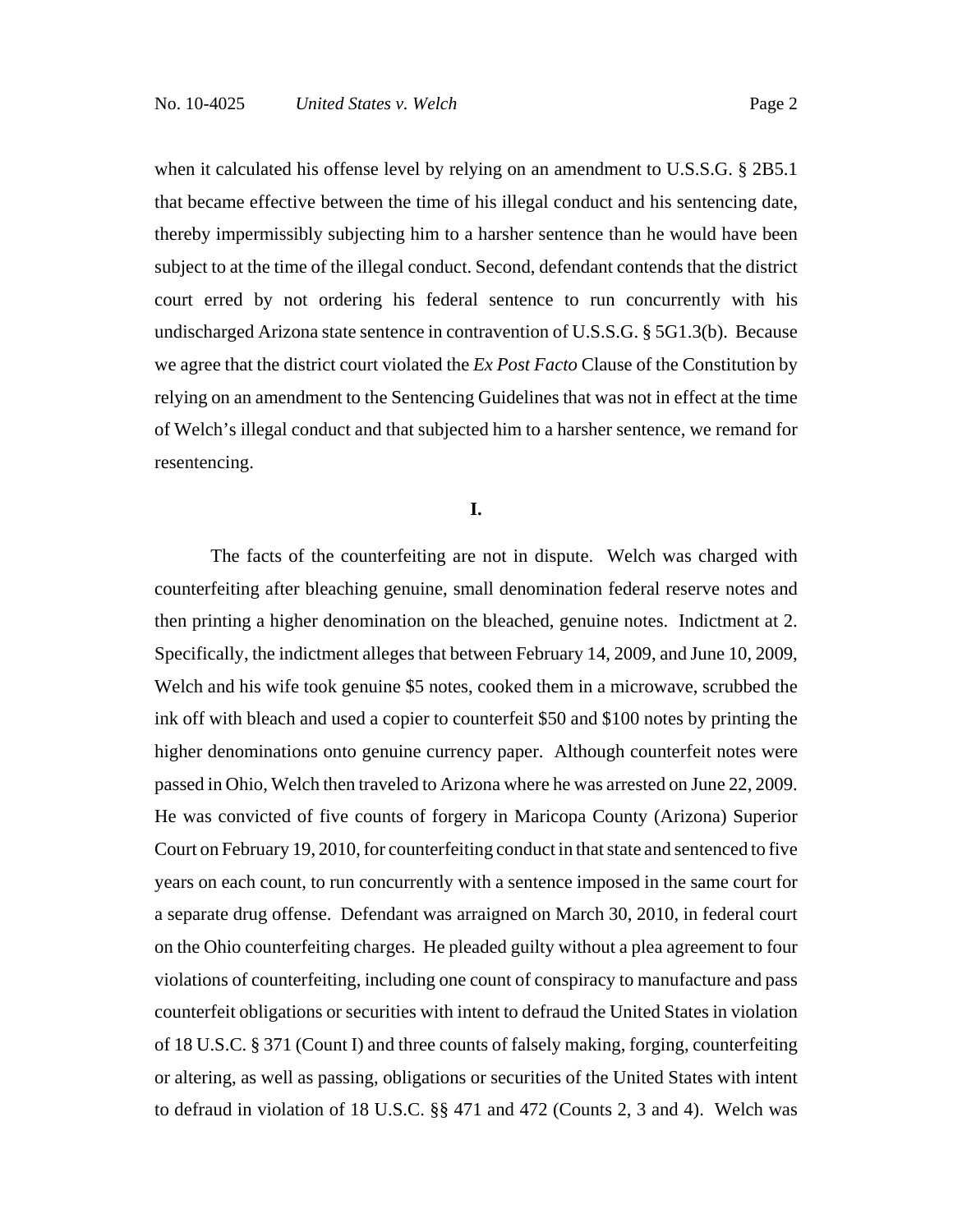sentenced on the federal charges in the United States District Court for the Northern District of Ohio on August 5, 2010, to concurrent 42-month sentences on each of the four counts, with 24 months to be served concurrently with an Arizona state sentence and the remaining 18 months to be served consecutively to the Arizona state sentence. Welch filed a timely notice of appeal.

### **II.**

#### **A.** *Ex Post Facto Challenge*

The first question on appeal is whether the district court erred in using U.S.S.G. § 2B5.1 instead of U.S.S.G. § 2B1.1 to calculate Welch's offense level. Generally, courts use the Guidelines in effect at the time of sentencing, which in this case (August 2010) would be the 2009 version of the Guidelines Manual. While some confusion existed as to which Guideline section was to be applied to defendants with counterfeiting convictions arising from the bleaching of genuine currency to create higher denomination bills, courts were relying primarily on § 2B1.1 to sentence for conduct that occurred prior to November 2009. *See, e.g., United States v. Taylor*, 435 F. App'x 294, at \*\*2 (5th Cir. 2010); *United States v. Dison*, 330 F. App'x 56 (5th Cir. 2009); *United States v. Schreckengost*, 384 F.3d 922 (7th Cir. 2004); *United States v. Inclema*, 363 F.3d 1177 (11th Cir. 2004).

A review of the Guideline language before November 1, 2009, demonstrates the ambiguity. Application Note 3 to § 2B5.1 *expressly excludes* altered genuine notes, which is arguably what Welch had, from the purview of § 2B5.1:

3. Inapplicability to Genuine but Fraudulently Altered Instruments.— *"Counterfeit," as used in this section, means an instrument that purports to be genuine but is not, because it has been falsely made or manufactured in its entirety. Offenses involving genuine instruments that have been altered are covered under § 2B1.1 (Theft, Property Destruction, and Fraud).*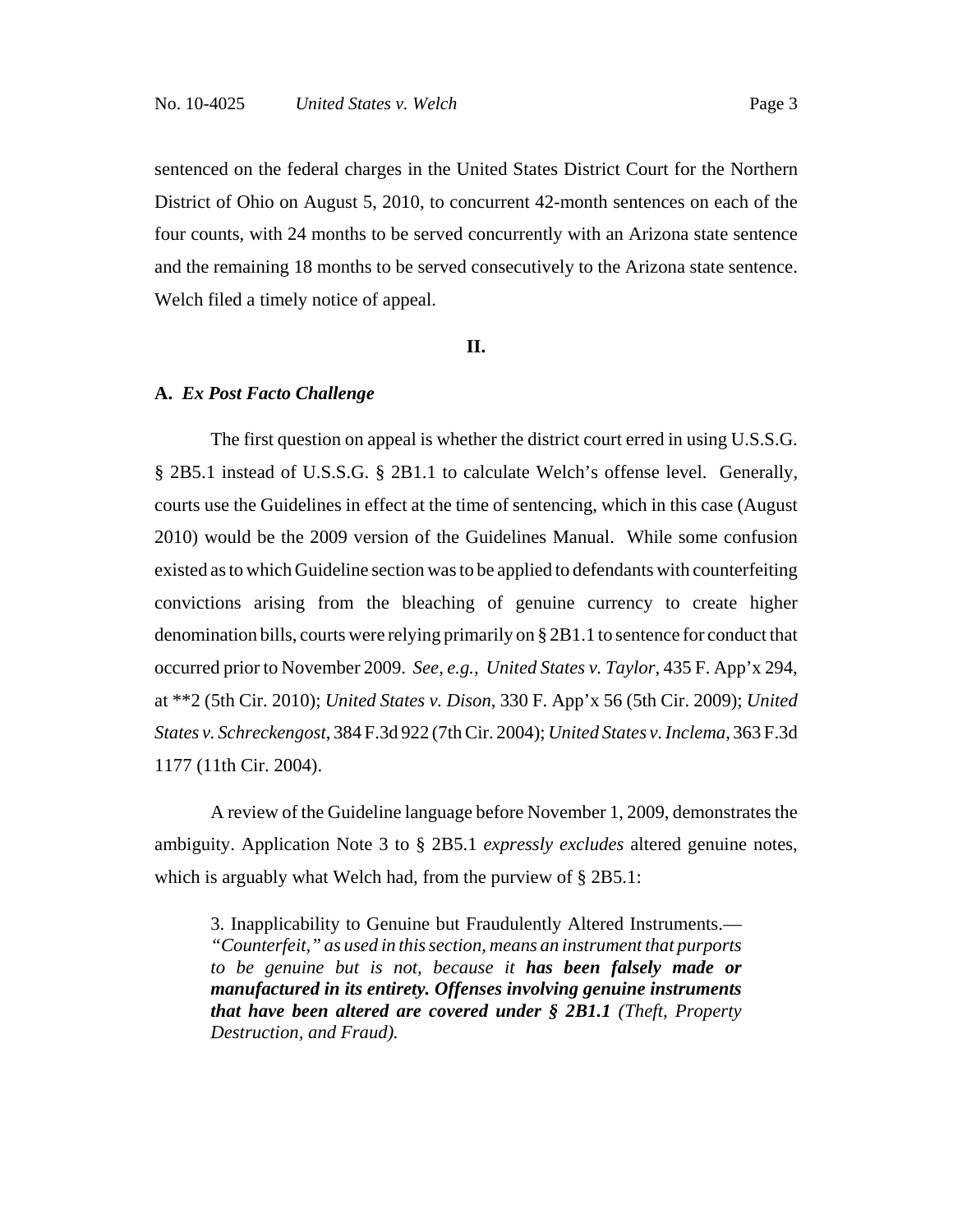U.S.S.G. § 2B5.1 cmt. n.3 (pre-2009) (emphasis added in bold). In addition to stating that it applies only to instruments "manufactured in [their] entirety," the note also directs that "genuine instruments that have been altered" are covered by § 2B1.1.

Welch maintains that because he "altered" federal reserve notes and did not "manufacture" them in their entirety, § 2B1.1 should apply under the plain language of Application Note 3 to § 2B5.1. Yet, § 2B1.1 is not clearly applicable either. Section 2B1.1 is entitled "Larceny, Embezzlement, and Other Forms of Theft; Offenses Involving Stolen Property; Property Damage or Destruction; Fraud and Deceit; Forgery; *Offenses Involving Altered or Counterfeit Instruments Other Than Counterfeit Bearer Obligations of the United States*." (Emphasis added.) The introductory comments to § 2B1.1 state, in relevant part: "These sections address basic forms of property offenses: theft, embezzlement, fraud, forgery, counterfeiting *(other than offenses involving altered or counterfeit bearer obligations of the United States.)*" Introductory Commentary to § 2B1.1 (emphasis added). The title of and comments to § 2B1.1 create confusion as to whether genuine currency altered by bleaching falls within this section despite the directive of Application Note 3 to § 2B5.1. Despite the ambiguity, most courts sentencing defendants who bleached genuine currency in the same manner as Welch before November 1, 2009, used § 2B1.1 to sentence defendants.

In response to the confusion as to whether § 2B1.1 or § 2B5.1 applied to altered genuine currency, the Sentencing Commission issued Amendment 731, which amended § 2B5.1 to expressly include alterations of currency by bleaching within its purview. Amendment 731, which became effective on November 1, 2009, says, in relevant part:

Section 2B5.1(b)(2)(B) is amended by inserting "(ii) genuine United States currency paper from which the ink or other distinctive counterfeit deterrent has been completely or partially removed;" after "papers"; and by striking "or (ii)" and inserting "Or (iii)".

In addition, Amendment 731 added the following to the "Definitions" section of Application Note 1 to § 2B5.1:

*1. Definitions.—For purposes of this guideline:*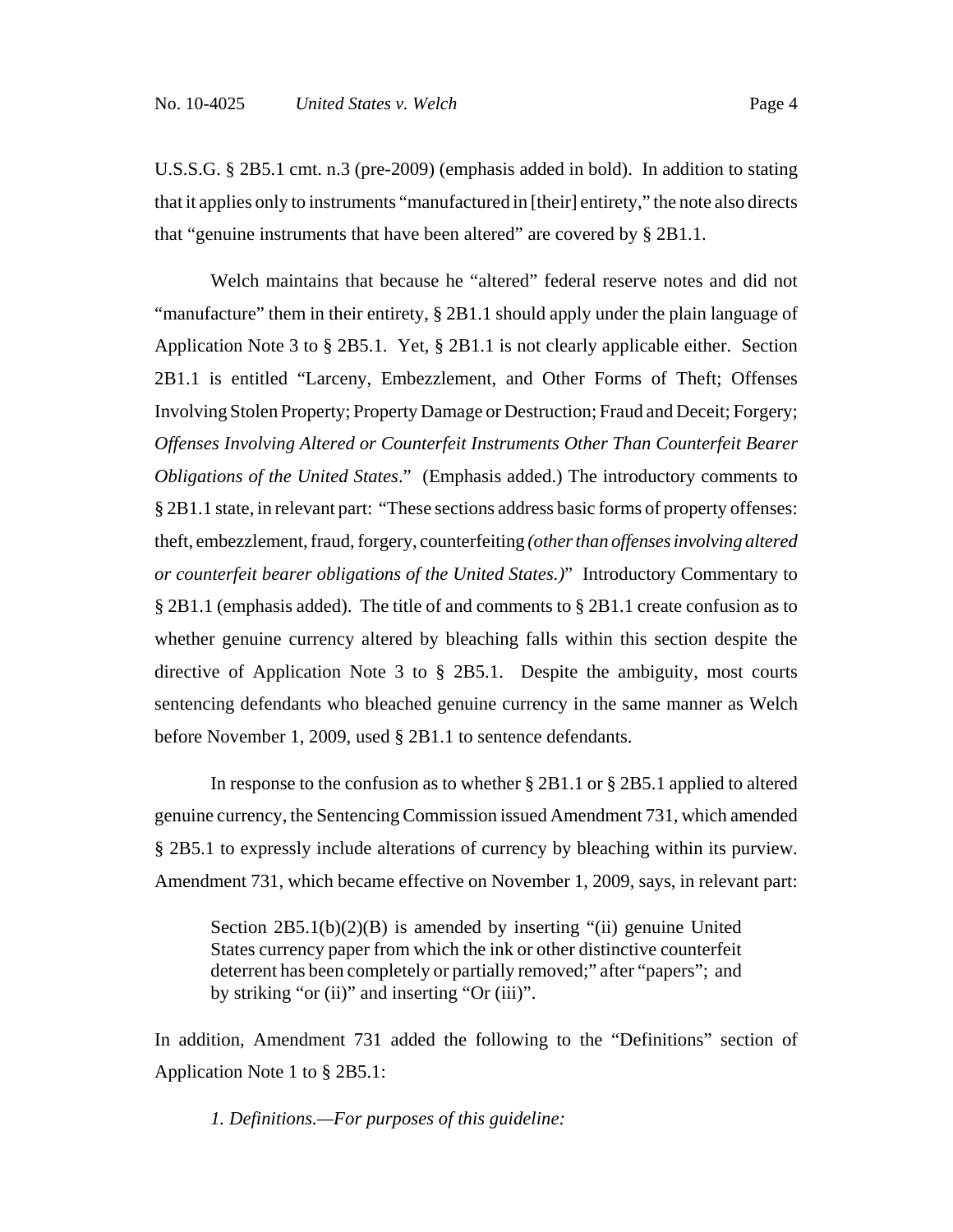*"Counterfeit" refers to an instrument that has been falsely made, manufactured, or altered. For example, an instrument that has been falsely made or manufactured in its entirety is "counterfeit", as is a genuine instrument that has been falsely altered (such as a genuine \$5 bill that has been altered to appear to be a genuine \$100 bill).*

U.S.S.G. § 2B5.1 cmt. n.1 (emphasis added in bold). Welch argues that using the 2009 version of § 2B5.1, which took effect between the time of his offense conduct and his sentencing, violates the *Ex Post Facto* Clause of the United States Constitution because it was not in effect at the time of his offense and it subjects him to a significantly higher penalty.

We review an *Ex Post Facto* challenge *de novo*. *United States v. Duane*, 533 F.3d 441, 445 (6th Cir. 2008). A district court generally applies the version of the Sentencing Guidelines in place at the time of sentencing unless applying the current version would amount to a violation of the *Ex Post Facto* Clause. U.S.S.G. § 1B1.11(a) & (b); *United States v. Kussmaul*, 987 F.2d 345 (6th Cir. 1993). To determine whether an *ex post facto* violation exists, we must compare the application of the Guidelines as they existed on the date the offense was committed with the application of the Guidelines in place on the day of sentencing. *Kussmaul*, 987 F.2d at 350. If a revision of the Guidelines "'changes the legal consequences of acts completed before its effective date' to the detriment of the [defendant], the Guidelines in effect at the time of the criminal act must be applied." *Id*. at 351-52 (quoting *Miller v. Florida*, 482 U.S. 423 (1987)). In *Miller*, the Supreme Court unanimously concluded that a revision in Florida's sentencing guidelines that went into effect between the date of the defendant's offense and the date of his conviction violated the *Ex Post Facto* Clause. The Court's conclusion that the new guideline was more onerous than the prior law rested entirely on an objective appraisal of the impact of the change on the length of the defendant's presumptive sentence. 482 U.S. at 431 ("Looking only at the change in primary offense points, the revised guidelines law clearly disadvantages petitioner and similarly situated defendants.").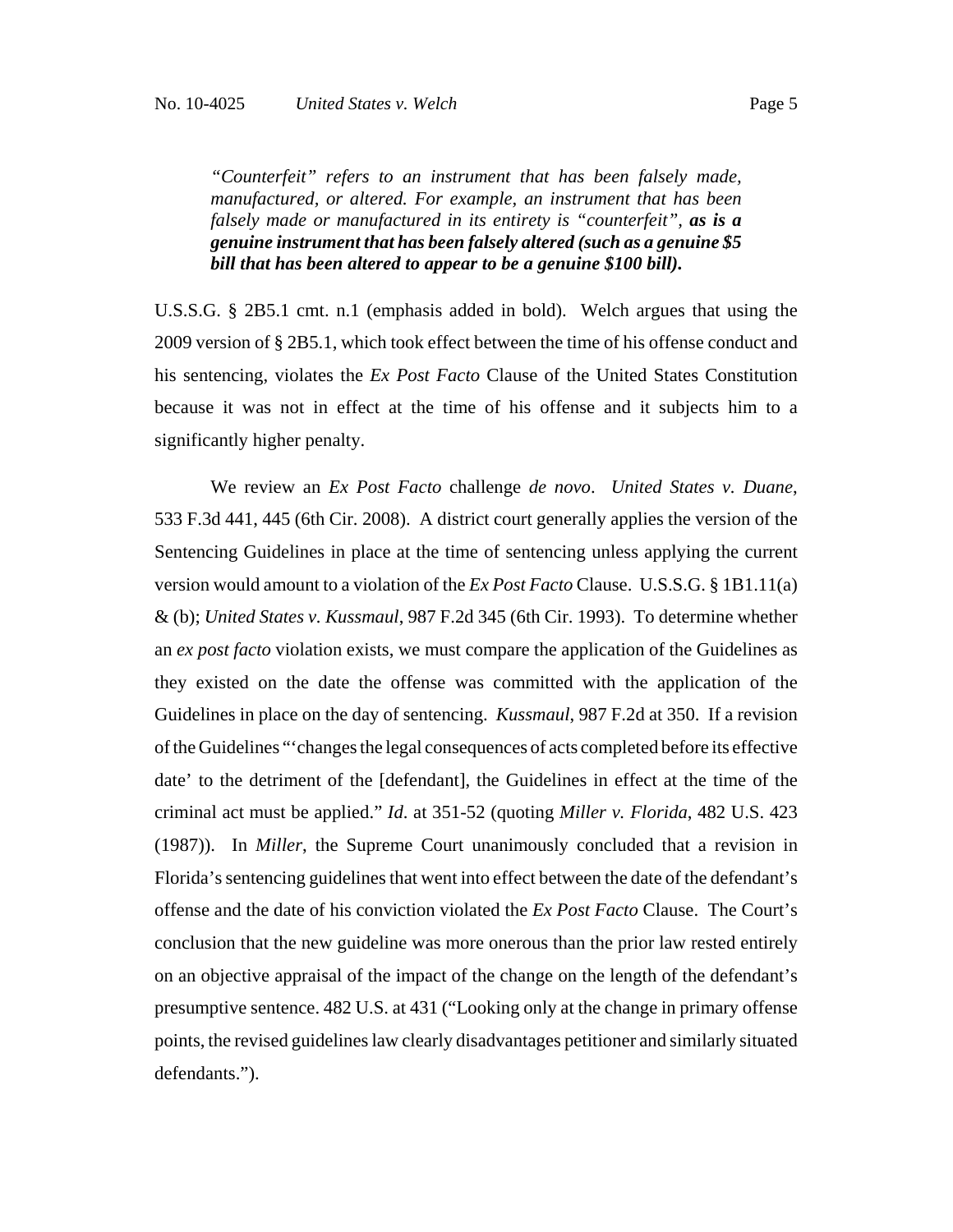The district court in this case applied U.S.S.G.  $\S 2B5.1(b)(3)^1$  from the 2009 version of the Guidelines, which calls for a base offense level of 15. Two levels were added for defendant's role in the offense for an adjusted level of 17. Defendant then

received a three-level reduction for acceptance of responsibility for a final adjusted level of 14. Combining an offense level of 14 with a criminal history category of VI, Welch's advisory guideline range was 37-46 months. By contrast, had the district court used § 2B1.1 (there was no material change relevant to this situation to the language of § 2B1.1 between the 2008 and 2009 versions) to calculate the advisory range and applied the same adjustments, Welch would have received a final adjusted offense level of 9, which when coupled with the criminal history category VI results in a sentencing range of 21-27 months. Applying the Supreme Court's "objective appraisal" of the impact between using § 2B1.1 or using § 2B5.1 after the Sentencing Commission's "clarification" on November 1, 2009, we conclude that using § 2B5.1 with its newly revised commentary would violate the *Ex Post Facto* Clause in Welch's situation.

The government concedes the ambiguity in the pre-2009 versions of § 2B5.1, but argues that the issuance of Amendment 731 and addition of Application Note 1 simply "clarify" what § 2B5.1 always intended. It contends that Amendment 731 resulted in no substantive change to the guideline so there can be no *Ex Post Facto* violation. We find

. . .

. . .

. . .

**<sup>1</sup> § 2B5.1. Offenses Involving Counterfeit Bearer Obligations of the United States (2009 version)**

<sup>(</sup>b) Specific Offense Characteristics

<sup>(2)</sup> If the defendant (A) manufactured or produced any counterfeit obligation or security of the United States, or possessed or had custody of or control over a counterfeiting device or materials used for counterfeiting; or (B) controlled or possessed (i) counterfeiting paper similar to a distinctive paper; (ii) genuine United States currency paper from which the ink or other distinctive counterfeit deterrent has been completely or partially removed; or (iii) a feature or device essentially identical to a distinctive counterfeit deterrent, increase by **2** levels.

<sup>(3)</sup> If subsection  $(b)(2)(A)$  applies, and the offense level determined under that subsection is less than level **15**, increase to level **15**.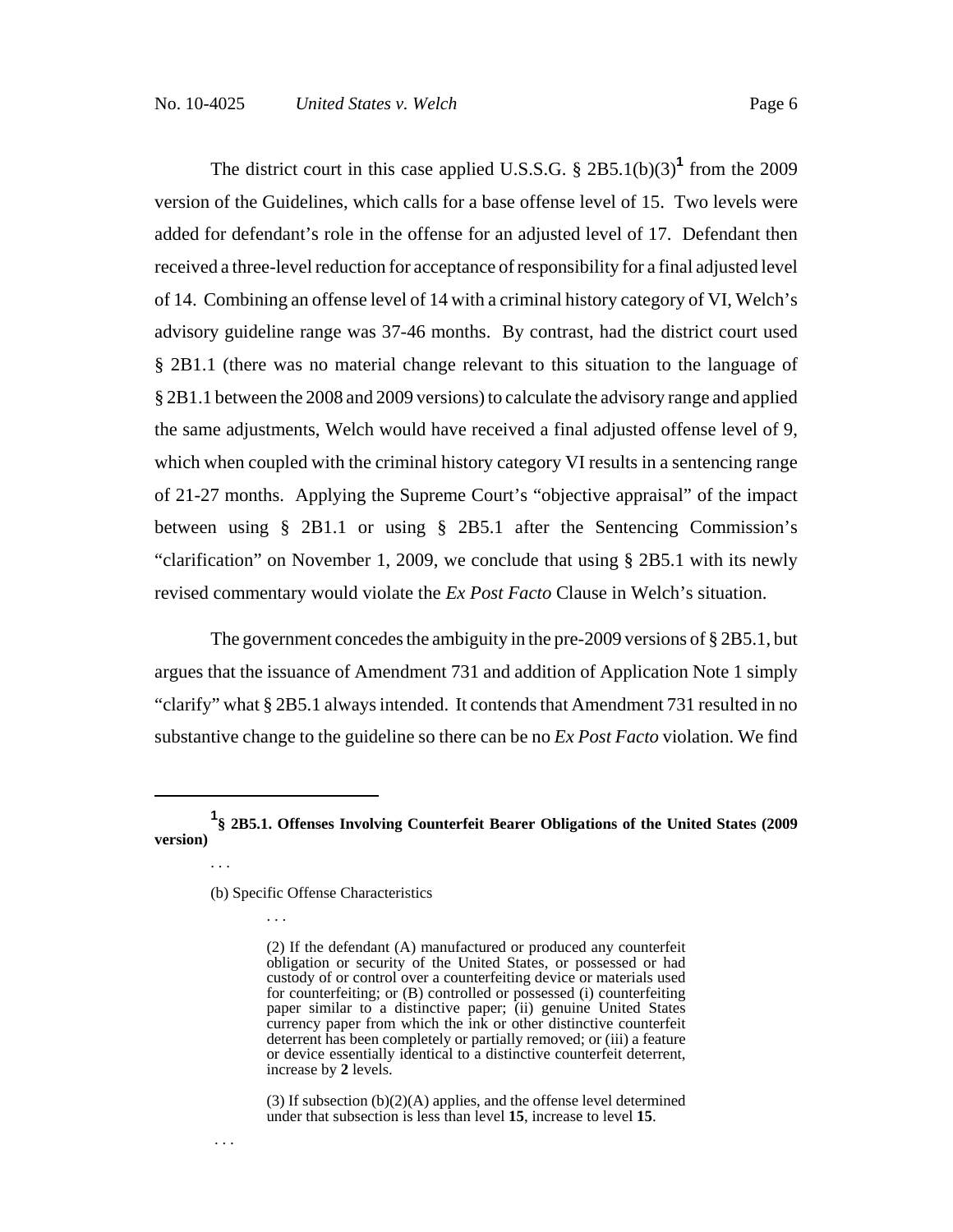little to support the government's position, including, most tellingly, the fact that courts used § 2B1.1 instead of § 2B5.1 to calculate the offense level for defendants convicted of bleaching genuine reserve notes and printing higher denominations on the genuine currency as Welch did in this case. In addition, although we do not find this a definitive indicator, the Sentencing Commission did not label Amendment 731 a "clarifying" amendment. While Amendment 731 undoubtedly "clarified" the application of § 2B5.1 for future application to defendants who bleach genuine currency, it is acknowledged by the government that prior to its passage it was unclear if offenses involving bleached notes that occurred before the effective date of the "clarification" should be sentenced under § 2B1.1 or § 2B5.1. *See* Probation Officer's Response to Defendant's Objections, Presentence Investigation Report at 25.

The indictment, in fact, charged Welch with obtaining "printers, scanners, copiers, surgical gloves, oven cleaner, stain remover, tape, glue, utility blades, and other equipment to be used in *altering genuine Federal Reserve Notes*." Indictment at 2. The word "altering," not manufacturing, was used in all four counts of the indictment. *Id*. at 4-5. His offense involved genuine reserve notes that had been altered. Welch argues that bleaching notes is not the same as "manufacturing" or "producing" counterfeit federal reserve notes. He contends that he "altered" notes rather than "produced" them and that application note 3 to the 2008 Guidelines for § 2B5.1 excluded "altered" notes for sentencing under that guideline section. It does not appear that the Sixth Circuit has addressed this question or that any federal courts have yet addressed the *Ex Post Facto* question raised by Amendment 731.

Several courts, confronting the same question before Amendment 731 came to be, explained that faced with the ambiguity created by the plain language of the Guidelines in § 2B1.1 and § 2B5.1, the rule of lenity requires that § 2B1.1 apply. *See United States v. Dison*, 330 F. App'x 56 (5th Cir. 2009); *United States v. Schreckengost*, 384 F.3d 922 (7th Cir. 2004); *United States v. Inclema*, 363 F.3d 1177 (11th Cir. 2004). We agree that the rule of lenity, which requires ambiguous criminal laws to be interpreted in favor of the defendants subjected to them, applies here. *See*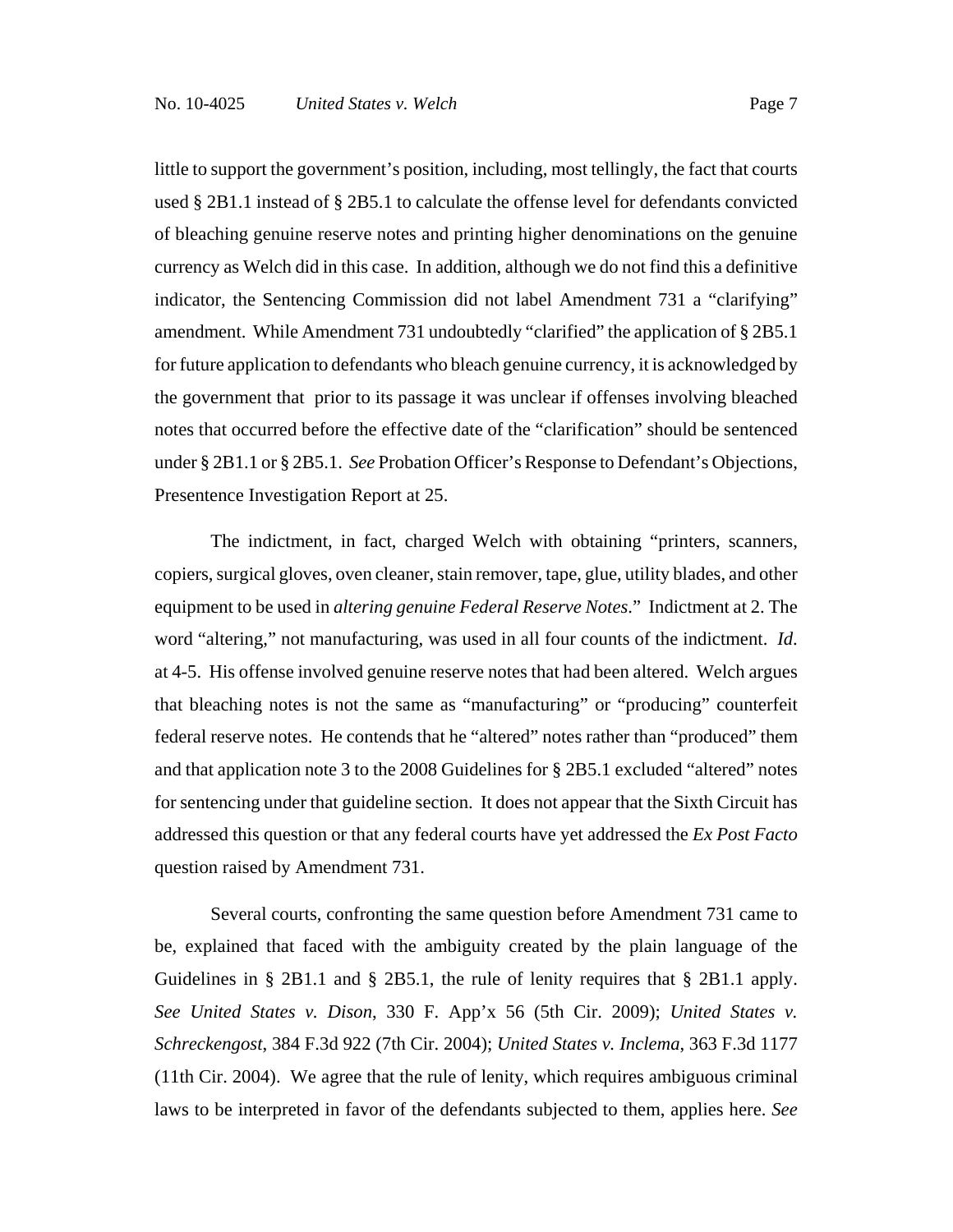. . .

*United States v. Parks*, 583 F.3d 923, 928 (6th Cir. 2009) (applying rule of lenity when faced with ambiguity in Sentencing Guidelines).

The government also argues that any error in using § 2B5.1 instead of § 2B1.1 was harmless because the 18-month term of imprisonment imposed by the district court to be served consecutively to the Arizona state sentence was less than the 21-27 month range Welch claims he should have been subject to under § 2B1.1. The government argues that the record reflects that the district court was going to impose some sort of consecutive sentence apart from the Arizona sentence and that it is unlikely it would have gone below 18 months. By using § 2B5.1 instead of §2B1.1, Welch was subjected to a substantially higher advisory guideline range. We choose not to speculate on what sentence the district court might impose after recalculating Welch's sentence under § 2B1.1.

### **B.** *Failure to Run Entire Federal Sentence Concurrently with State Court Sentence*

Welch contends that U.S.S.G.  $\S$  5G1.3(b)<sup>2</sup> requires the district court to run his federal sentence entirely concurrent with a sentence Welch was serving for

**<sup>2</sup>** U.S.S.G. § 5G1.3. Imposition of a Sentence on a Defendant Subject to an Undischarged Term of Imprisonment, states in relevant part:

<sup>(</sup>b) If subsection (a) does not apply, and a term of imprisonment resulted from another offense that is relevant conduct to the instant offense of conviction under the provisions of subsections (a)(1), (a)(2), or (a)(3) of §1B1.3 (Relevant Conduct) and that was the basis for an increase in the offense level for the instant offense under Chapter Two (Offense Conduct) or Chapter Three (Adjustments), the sentence for the instant offense shall be imposed as follows:

<sup>(1)</sup> the court shall adjust the sentence for any period of imprisonment already served on the undischarged term of imprisonment if the court determines that such period of imprisonment will not be credited to the federal sentence by the Bureau of Prisons; and

<sup>(2)</sup> the sentence for the instant offense shall be imposed to run concurrently to the remainder of the undischarged term of imprisonment.

<sup>(</sup>c) (Policy Statement) In any other case involving an undischarged term of imprisonment, the sentence for the instant offense may be imposed to run concurrently, partially concurrently, or consecutively to the prior undischarged term of imprisonment to achieve a reasonable punishment for the instant offense.